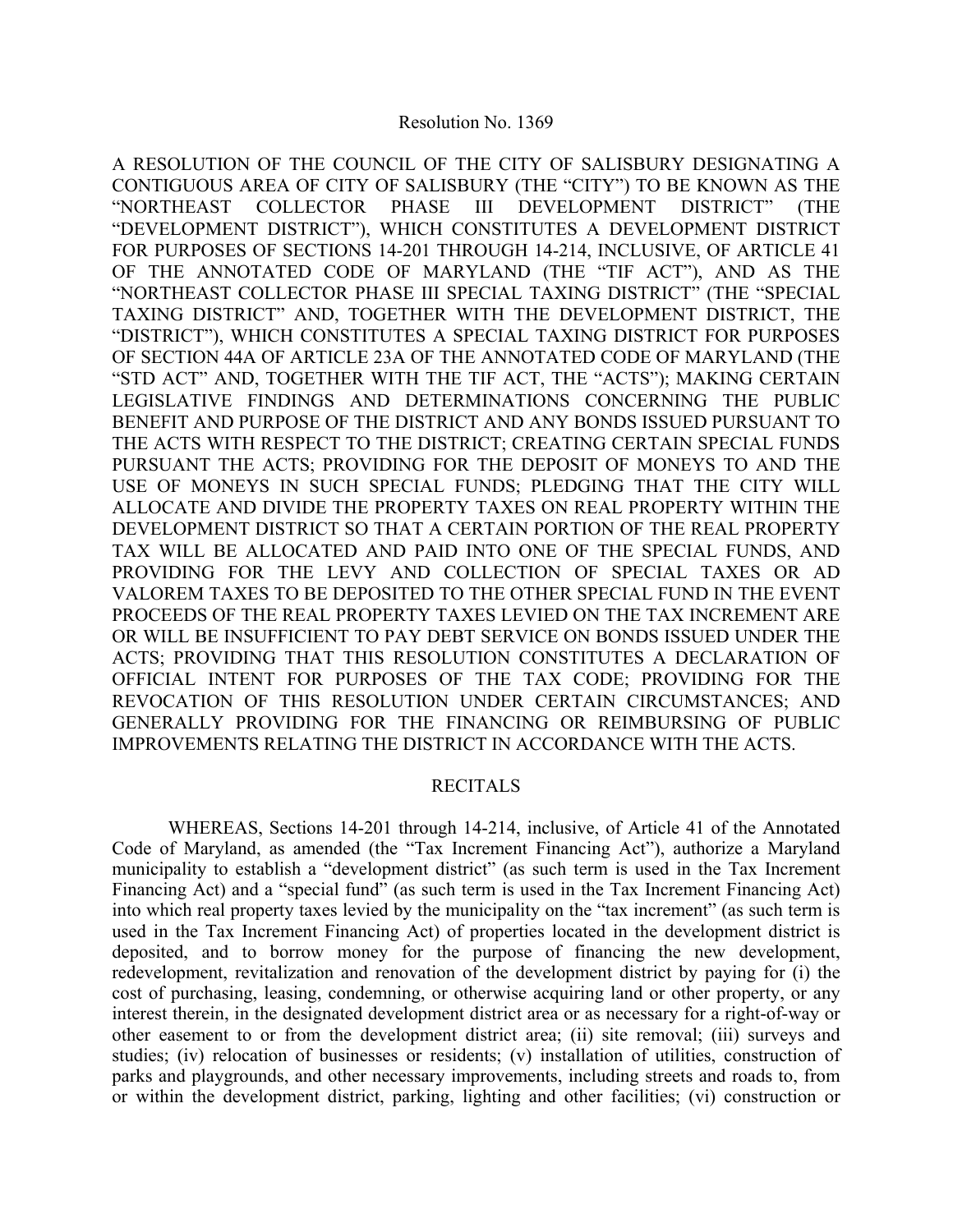rehabilitation of buildings provided that such buildings are to be devoted to a governmental use or purpose; (vii) reserves or capitalized interest; (viii) necessary costs of issuing "bonds" (as such term is used in the Tax Increment Financing Act); and (ix) payment of principal and interest on loans, money advanced or indebtedness incurred by a county or municipality for any of the foregoing purposes; and

WHEREAS, the Tax Increment Financing Act provides that the bonds shall be payable from the special fund and the municipality may also establish sinking funds and debt service reserve funds, and pledge other assets and revenues toward the payment of the bonds; and

WHEREAS, Section 44A of Article 23A of the Annotated Code of Maryland, as amended (the "Special Taxing District Act"), authorizes any municipal corporation of the State of Maryland to create a "special taxing district" (as such term is used in the Special Taxing District Act), to levy ad valorem taxes or special taxes on all real and personal property within the special taxing district and to borrow money by issuing and selling its "bonds" (as such term is used in the Special Taxing District Act) for the purpose of financing, refinancing or reimbursing the "cost" (as such term is used in the Special Taxing District Act) of the design, construction, establishment, extension, alteration or acquisition of adequate storm drainage systems, sewers, water systems, roads, bridges, culverts, tunnels, streets, sidewalks, lighting, parking, parks and recreation facilities, libraries, schools, and other infrastructure improvements as necessary, whether situated within the special taxing district or the municipal corporation or outside of the municipal corporation if notification is given to the governmental unit having jurisdiction over the infrastructure improvement and if the infrastructure improvement is reasonably related to other infrastructure improvements within the special taxing district, for the development and utilization of land, each with respect to any defined geographic region within the municipal corporation; and

WHEREAS, the bonds authorized to be issued by the Special Taxing District Act are special obligations of a municipal corporation payable from a special fund created by the municipal corporation for the purpose of paying debt service on the bonds, from sinking funds and debt service reserve funds established therefor, and from other assets or revenues, if any, pledged by the municipal corporation for that purpose; and

 WHEREAS, prior to issuing and selling bonds for the purposes allowed under the Special Taxing District Act, a request must be made to the municipal corporation by both (i) at least twothirds of the owners of the real property located within the special taxing district, provided that: (A) multiple owners of a single parcel are treated as a single owner and (B) a single owner of multiple parcels is treated as one owner; and (ii) the owners of at least two-thirds of the assessed valuation of the real property located within the special taxing district; and

WHEREAS, before issuing bonds under the Special Taxing District Act, the governing body of a municipal corporation is required to designate by resolution an area or areas as a "special taxing district", to adopt a resolution creating a special fund with respect to the special taxing district, to provide for the levy of an ad valorem tax or special tax on all real and personal property within the special taxing district, and to pledge that it will pay such ad valorem tax or special tax into the special fund; and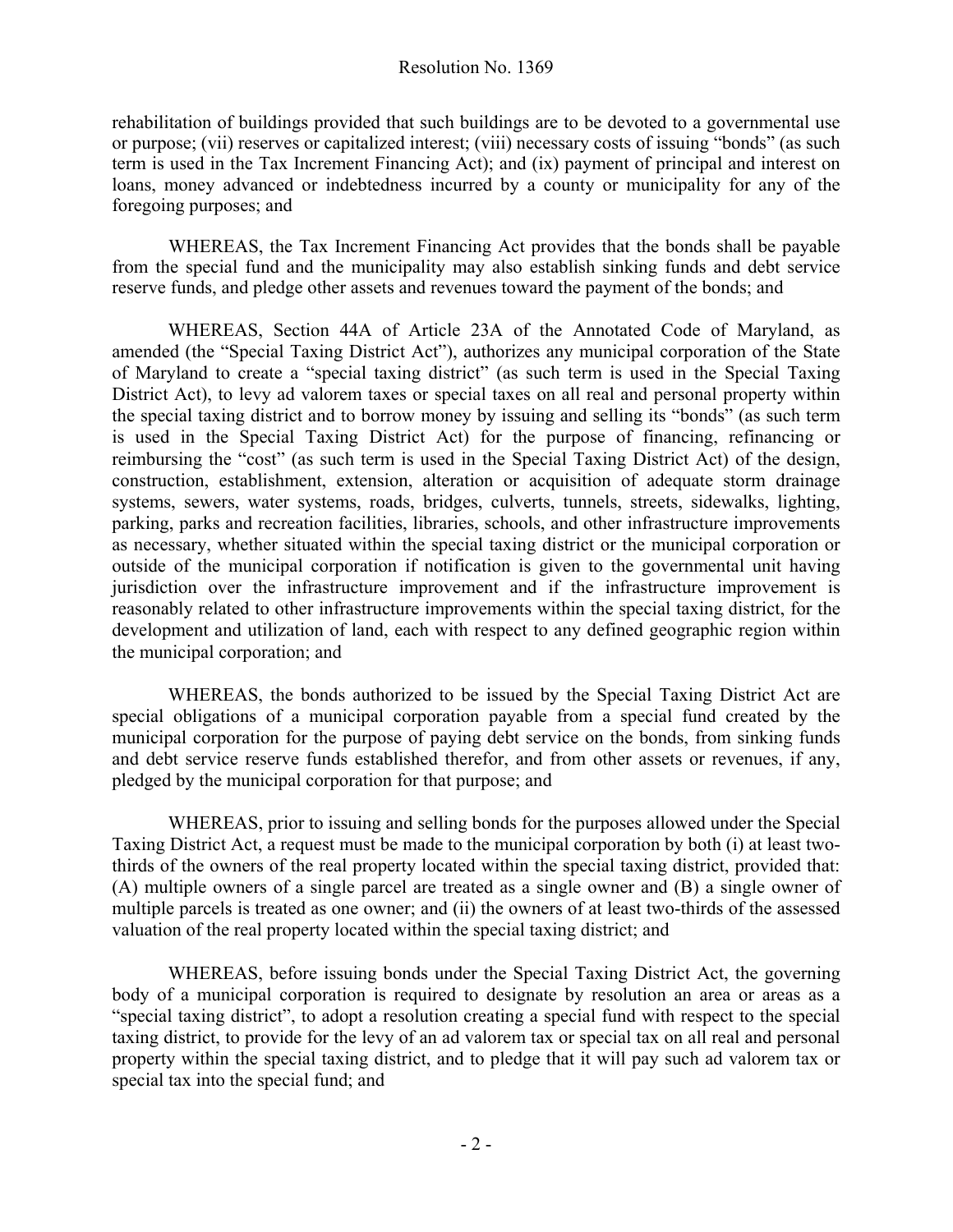WHEREAS, East Fields Development, L.L.C., the owner (the "Owner") of approximately 159 acres of property located in the Parsons Election District of Wicomico County, Maryland, roughly south of Outten Road and Gordy Road, west of Parkhurst Drive, and north of Middleneck Drive, marked on its northern boundary by the Middle Neck Branch and on its western boundary by where the Middle Neck Branch and the Peggy Branch converge, and identified by reference to the two (2) tax parcels listed on Exhibit A to this Resolution, by the metes and bounds description set forth on Exhibit B to this Resolution and by the boundary survey set forth on Exhibit C to this Resolution, propose to develop such property; and

WHEREAS, the Owner intends to create or provide for the creation of a residential enclave to be called "The Villages of Aydelotte" or by a similar name, which is envisioned to include a total of approximately 676 residential units, including 76 single-family homes, 456 townhomes and 144 condominium units, together with two commercial lots expected to be developed for retail and convenience store usage (collectively, the "Project"); and

WHEREAS, the development of the Project will require the provision of various public improvements; and

WHEREAS, representatives of the Owner have held discussions with representatives of City of Salisbury (the "City") as to the scope of, and the initial financing or reimbursement for, a portion of such contemplated public improvements, pursuant to the creation of a development district and geographically coincident special taxing district as provided in the Tax Increment Financing Act and the Special Taxing District Act, respectively (collectively, the "Acts"), and the issuance of bonds pursuant to the combined authority of such Acts; provided that only costs authorized under both the Acts will be financed or reimbursed from the proceeds of bonds issued pursuant to the Acts; and

WHEREAS, portions of the two (2) tax parcels listed on Exhibit A hereto, and as described by metes and bounds on Exhibit B hereto and as detailed on the boundary survey set forth on Exhibit C hereto (collectively, the "Property"), form a contiguous area located entirely within the geographic boundaries of the City of Salisbury; and

WHEREAS, representatives of the Owner have represented that the proposed development of the Property and the provision of the related public improvements will (a) result in development of a currently vacant area, (b) create a destination for quality residential development, (c) spur development in surrounding areas, (d) provide complementary neighborhood retail and commercial venues, and (e) result in employment opportunities for local firms during the construction phase and job creation at the commercial sites, and thereby further residential and economic development within the City and thus meet the public purposes of the Tax Increment Financing Act and the Special Taxing District Act; and

WHEREAS, representatives of the Owner have proposed that the entire Property be designated as both a development district and a special taxing district pursuant to the Acts and that the bonds to be issued to finance or reimburse the costs of certain public improvements associated with the Project will be repaid in the first instance through real property tax revenues allocable to the tax increment with respect to the Property pursuant to the Tax Increment Financing Act; however, should the assessed valuation of the Property in any year not be sufficient to generate tax increment revenues in an amount necessary to repay such bonds, it will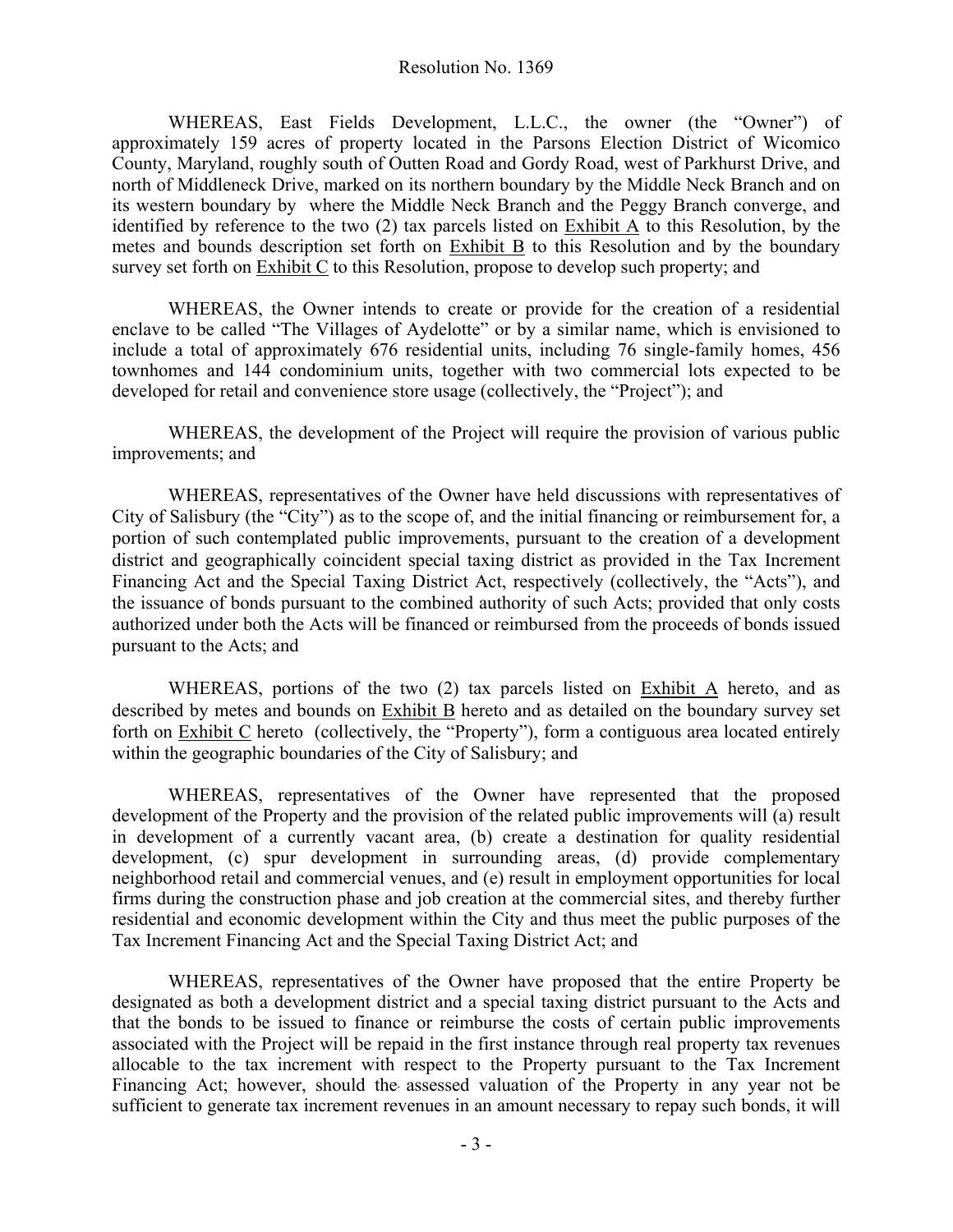be necessary for the City to impose special taxes or ad valorem taxes on the Property pursuant to the Special Taxing District Act to repay the bonds; and

WHEREAS, representatives of the Owner have submitted to the City (or will have submitted to the City prior to the adoption of this Resolution) pursuant to the Special Taxing District Act a request entitled "Application to Create the Northeast Collector Phase III Special Taxing District as a Special Taxing District and Provide for the Financing and Reimbursement of the Cost of Related Infrastructure Improvements" (the "Request"), which Request is or will be on file with the City Clerk; and

WHEREAS, the signatories to the Request represent that the Owner (i) constitutes 100% of the owners of the real property located within the geographic boundaries of the proposed special taxing district to be established in response to the Request and (ii) owns 100% of the assessed valuation of the real property located within the geographic boundaries of such proposed special taxing district, calculated in accordance with the Special Taxing District Act; and

WHEREAS, pursuant to the Request, the Owner has asked the City (i) to establish a special taxing district consisting of the entire Property to be known as the "Northeast Collector Phase III Special Taxing District" (the "Special Taxing District"), (ii) to undertake to issue its bonds as special obligations of the City under the combined authority of the Acts, in one or more series, from time to time, in order to finance or reimburse all or a portion (as applicable) of the cost of the public improvements described in the Request, to the extent such costs are permitted to be so financed or reimbursed by both the Tax Increment Financing Act and the Special Taxing District Act, which identified public improvements include a road to connect Kelly Road with Beaglin Park Drive, with related paving, curb and gutter features, a sidewalk/bike path, lighting and water and sewer improvements, including up to two sewer lift stations, within and outside (but reasonably related to public improvements within) the Special Taxing District, as applicable, and other expenses permitted by both the Tax Increment Financing Act and the Special Taxing District Act and applicable law, and (iii) to levy, impose and collect special taxes in accordance with Subsection (n) of the Special Taxing District Act on real and personal property located in the Special Taxing District to the extent the tax increment revenues received with respect to the Property in accordance with the Tax Increment Financing Act are or will be insufficient to pay debt service on the bonds; and

WHEREAS, the Request anticipates that any taxes to be imposed on real and personal property located within the Special Taxing District will be in the nature of special taxes, but that the City, after consultation with the Owner and other parties involved in the issuance of the bonds contemplated hereby, may determine that it is more appropriate to provide for the levy of ad valorem taxes within the Special Taxing District in accordance with the Special Taxing District Act; and

WHEREAS, although not required by the Tax Increment Financing Act, pursuant to the Request the Owner has asked the City to designate the entire Property as a development district to be known as the "Northeast Collector Phase III Development District" (the "Development District") pursuant to the Tax Increment Financing Act and to pledge the real properties taxes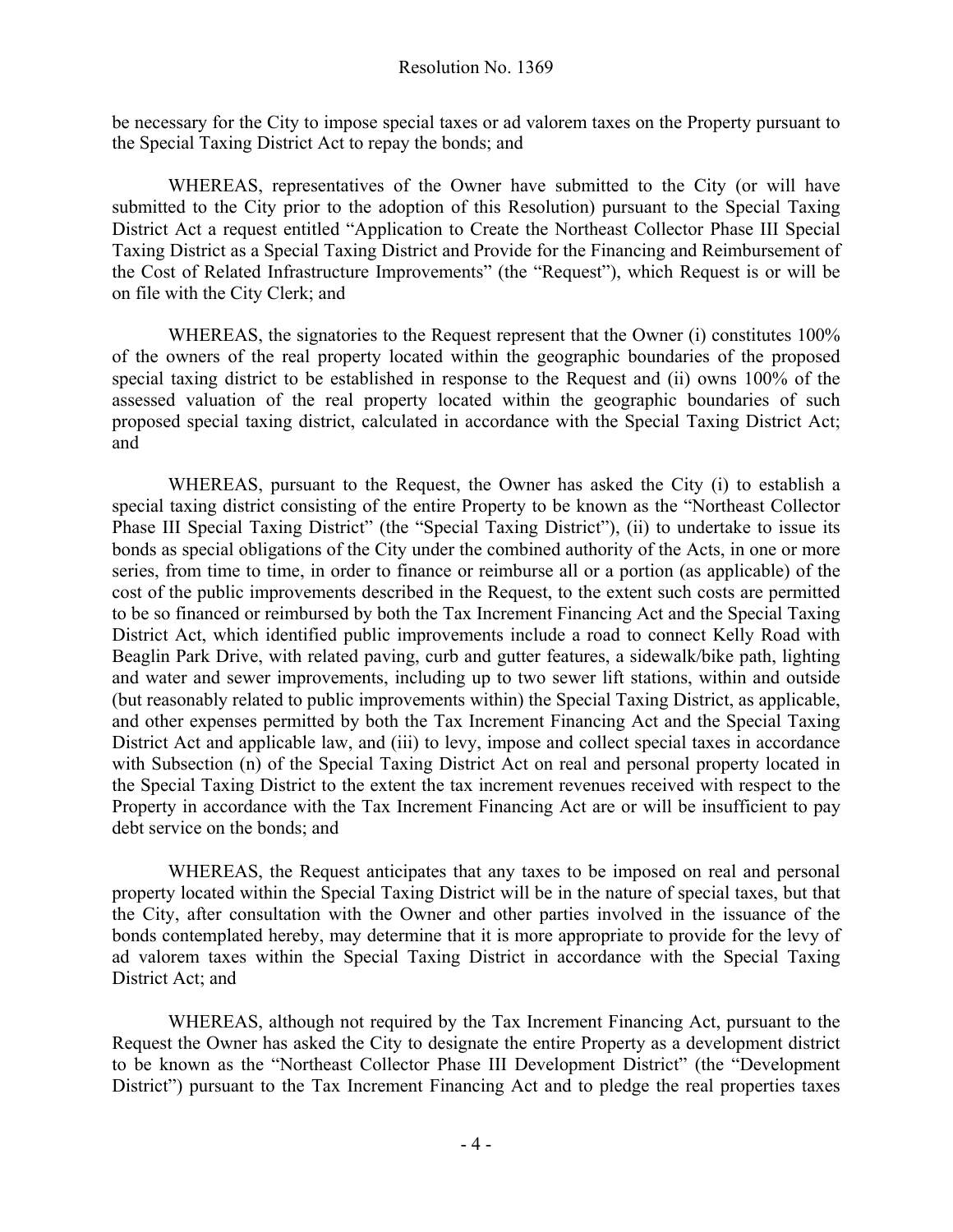collected with respect to the tax increment to payment of the bonds to be issued by the City under the combined authority of the Acts; and

WHEREAS, the Council of the City of Salisbury, following a public hearing held prior to the adoption of this Resolution pursuant to notice published in a newspaper of general circulation in the City not less than 10 days before such hearing, has determined that a need exists in the City for public improvements in connection with the proposed development of the Property and that the economy of the City will benefit from the development of the Property; and

WHEREAS, pursuant to the Acts, the City has determined to designate the Property as both a "development district" pursuant to the provisions of the Tax Increment Financing Act and a geographically coincident "special taxing district" pursuant to the provisions of the Special Taxing District Act; and

WHEREAS, the City has further determined to create the separate special funds required by the Acts and to take certain other actions pursuant to the authority of the Acts; and

WHEREAS, the Acts provide that no bonds may be issued by the City until an ordinance is enacted specifying and describing the proposed undertaking, specifying certain details of the bonds, among other matters, and making certain other findings and determinations with respect to the bonds; and

WHEREAS, the City shall enact such an ordinance prior to the issuance of any bonds pursuant to the combined authority of the Acts and shall take such other necessary steps to comply with all applicable provisions of the Acts; and

WHEREAS, pursuant to the Special Taxing District Act, this Resolution and the establishment and designation of the Special Taxing District as a special taxing district may not be subject to referendum by reason of any other State of Maryland or local law; and

WHEREAS, the City reasonably expects to make expenditures with respect to the public improvements to be financed from proceeds of the bonds contemplated hereby, and to reimburse such expenditures from proceeds of the bonds; and

WHEREAS, the City desires that this Resolution shall serve as a declaration of official intent within the meaning of, and for the purposes set forth in, U.S. Treasury Regulation Section 1.150-2 (the "Reimbursement Regulations").

SECTION 1. DEFINITIONS; RULES OF CONSTRUCTION. NOW, THEREFORE, BE IT RESOLVED by the City Council of the City of Salisbury, Maryland*,* that, for the purposes of this Resolution:

(a) The terms defined in the Recitals hereto shall have the meanings therein set forth (unless also defined in this Section 1) and, in addition, the following terms shall have the meanings set forth below:

(i) "Adjusted Assessable Base" means, for real property that qualifies for a farm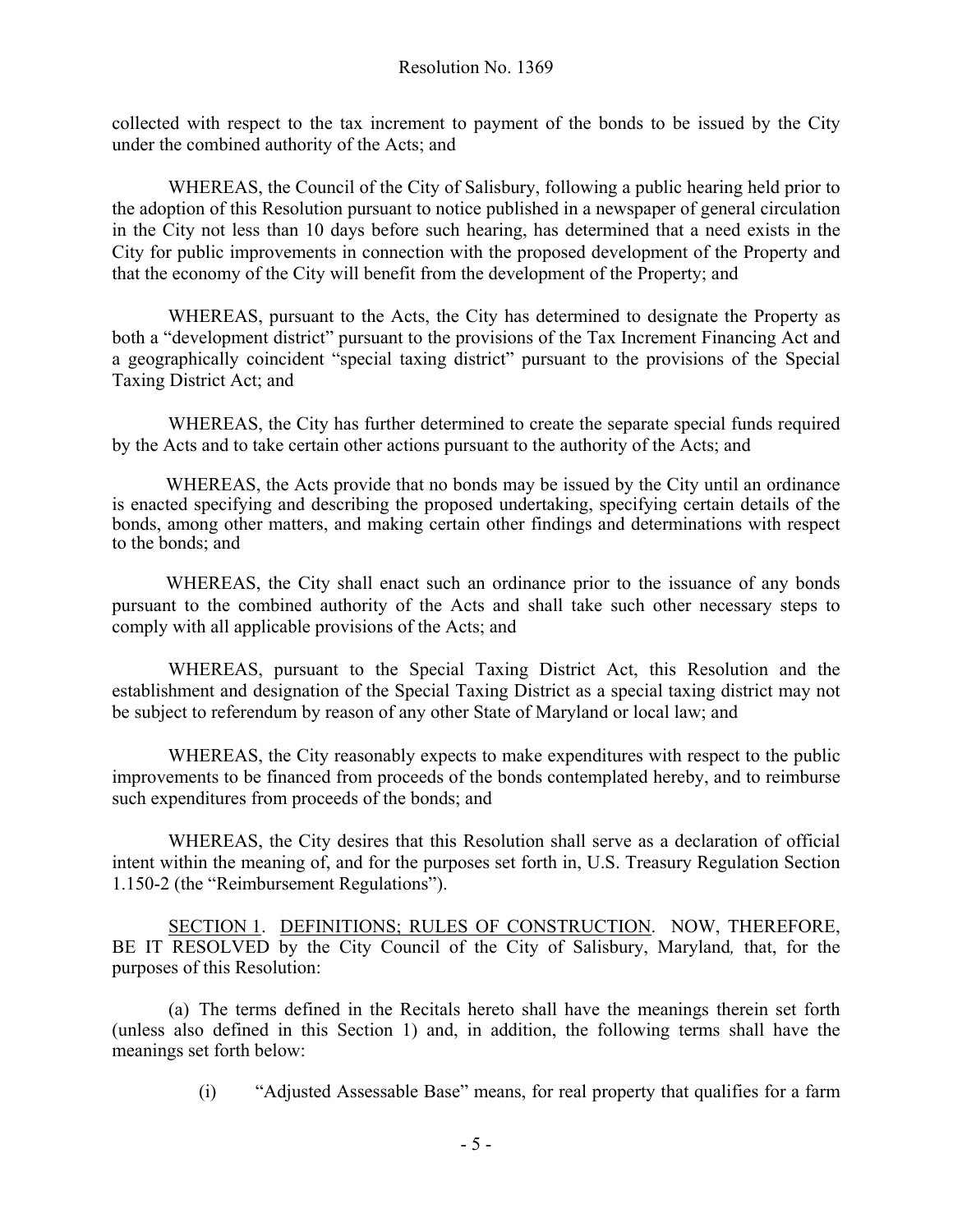or agricultural use under Section 8-209 of the Tax-Property Article of the Annotated Code of Maryland, the fair market value of the property without regard to its agricultural use assessment as of January 1 of that year preceding the effective date of this Resolution (meaning January 1, 2005).

(ii) "Assessable Base" means the total assessable base of all real property in the Development District subject to taxation as determined by the Supervisor of Assessments.

(iii) "Assessment Ratio" means any real property tax assessment ratio, however designated or calculated, which is used or applied under applicable general law in determining the Assessable Base. "Assessment Ratio" includes the assessment percentage as provided under Section 8-103(c) of the Tax-Property Article of the Annotated Code of Maryland.

(iv) "Bonds" means any revenue bonds or bond, notes or note, or other similar instruments or instrument issued in one or more series by the City from time to time to finance or reimburse the cost of public improvements in or reasonably related to the District and other costs permitted by both the Acts with respect to the District.

(v) "Development District" means the contiguous area in the City described on Exhibit A, Exhibit B and Exhibit C to this Resolution and designated in Section 3 of this Resolution by name as the "Northeast Collector Phase III Development District" and as a development district under the Tax Increment Financing Act.

(vi) "District" means the Development District and the Special Taxing District, collectively.

(vii) "Indenture" means the indenture of trust (howsoever named) entered into by the City and the Trustee in connection with the issuance of any of the Bonds or the Refunding Bonds, as amended, modified or supplemented from time to time.

(viii) "Original Assessable Base" means the Assessable Base as of January 1 of that year preceding the effective date of this Resolution (meaning January 1, 2005).

(ix) "Original Full Cash Value" means the dollar amount that is determined by dividing the Original Assessable Base by the Assessment Ratio used to determine the Original Assessable Base.

(x) "Original Taxable Value" means, for any Tax Year, the dollar amount that is the lesser of:

(A) the product of the Original Full Cash Value times the Assessment Ratio applicable to that Tax Year,

(B) the Original Assessable Base, or

(C) if an Adjusted Assessable Base applies, then the Original Taxable Value is the Adjusted Assessable Base.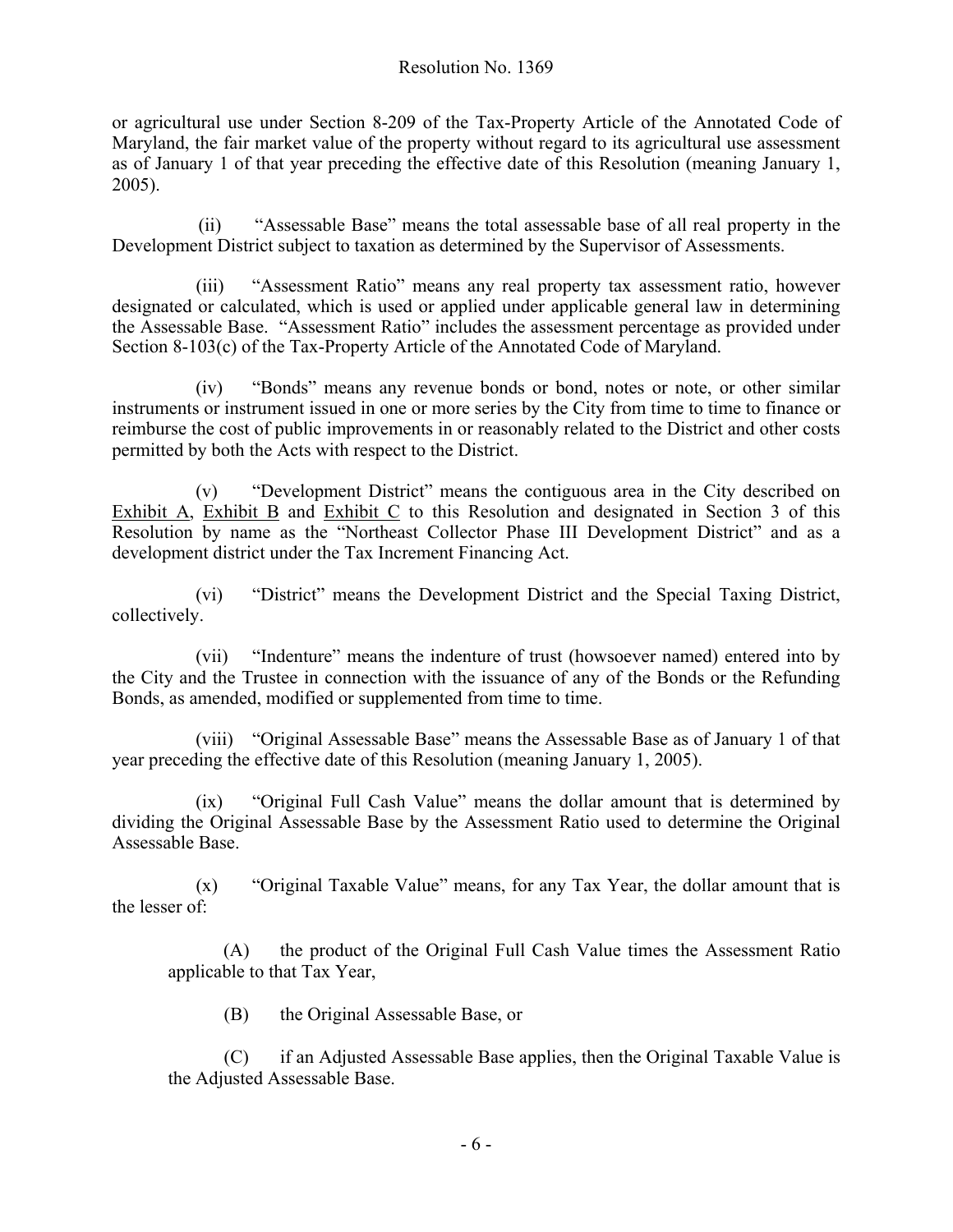(xi) "Refunding Bonds" means any revenue bonds or bond, notes or note, or other similar instruments or instrument issued in one or more series by the City from time to time to refund any of the Bonds and to pay other costs permitted by both the Acts with respect to the District.

(xii) "Special Funds" means, collectively, the Tax Increment Fund and the Special Taxes Fund created pursuant to Sections 5 and 6 of this Resolution, respectively.

(xiii) "Special Taxes" means the ad valorem taxes or special taxes, if any, which shall be levied by the City on the properties located in the Special Taxing District pursuant to the Special Taxing District Act.

(xiv) "Special Taxes Fund" means the "Northeast Collector Phase III Special Taxes Fund" created pursuant to Section 6 of this Resolution as a special fund in accordance with the Special Taxing District Act.

(xv) "Special Taxing District" means the contiguous area in the City described on Exhibit A, Exhibit B and Exhibit C to this Resolution and designated in Section 3 of this Resolution by name as the "Northeast Collector Phase III Special Taxing District" and as a special taxing district under the Special Taxing District Act.

(xvi) "Tax Increment" means, for any Tax Year, the amount by which the Assessable Base as of January 1 preceding that Tax Year exceeds the Original Taxable Value divided by the Assessment Ratio used to determine the Original Taxable Value.

(xvii) "Tax Increment Fund" means the "Northeast Collector Phase III Tax Increment Fund" created pursuant to Section 5 of this Resolution in accordance with the Tax Increment Financing Act.

(xviii) "Tax Year" means the period from July 1 of a calendar year through June 30 of the next calendar year.

(xix) "Trustee" means the bank, trust company or other banking association appointed from time to time to serve as the Trustee under the Indenture.

(b) References in this Resolution (i) to certain provisions of the Annotated Code of Maryland shall be to such provisions, as replaced, supplemented or amended from time to time, and (ii) to terms also defined in the Tax Increment Financing Act or the Special Taxing District Act are to be construed in accordance with the provisions of such respective Acts, and in the event of any inconsistency between such terms as used in this Resolution and such Acts, or either one of the Acts, the provisions of the Acts shall control.

SECTION 2. FINDINGS AND DETERMINATIONS. BE IT FURTHER RESOLVED that, acting pursuant to the Acts, it is hereby found and determined that:

(a) The Recitals to this Resolution are deemed a substantive part of this Resolution and are incorporated by reference herein; and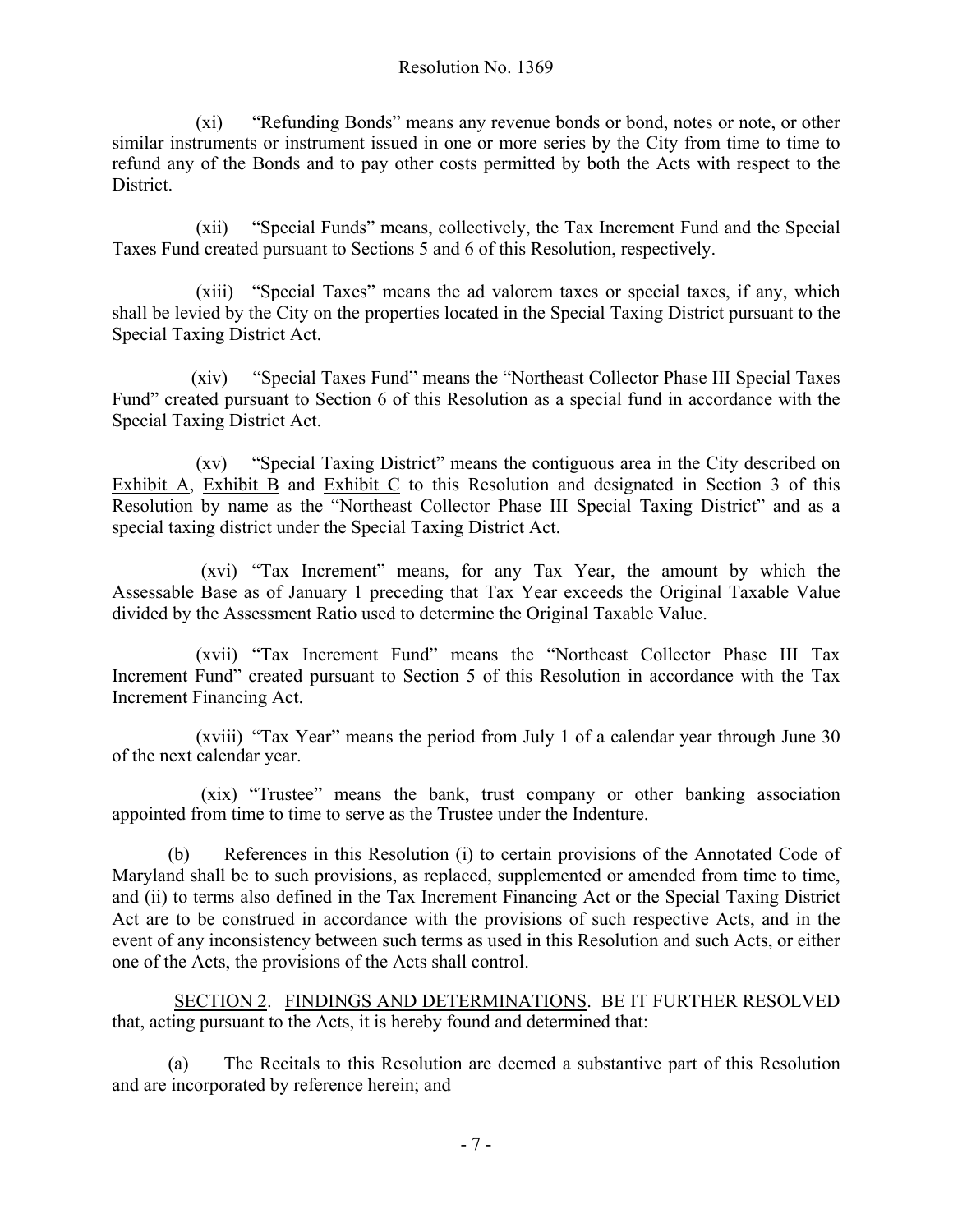(b) The creation of the District provided for herein, which is a contiguous area within the geographic boundaries of the City, as both a development district and a special taxing district within the meanings of the respective Acts, and the issuance by the City from time to time of one or more series of Bonds pursuant to both the Acts in order to finance or reimburse costs and activities permitted by both the Acts, will serve the public purposes of providing public improvements permitted by the Acts within the City, directly and indirectly enhancing the taxable base of the City, encouraging the development of residential areas, commerce and industry within the City, increasing the general health and welfare of the residents of the City and increasing employment within the City through the provision of the contemplated public improvements within or outside (but reasonably related to public improvements within) the District; and

(c) The Owner, which is a private, for-profit entity, has already undertaken or expressed a desire to undertake or provide for the undertaking of residential and some complementary commercial development within the District, and all of the Owner's property within the District will be subject to additional taxation in accordance with the Special Taxing District Act; and

(d) Any Bonds issued pursuant to the Acts to finance or reimburse the cost of public improvements within the District or outside the District but reasonably related to improvements within the District, to the extent permitted by both of the Acts, shall be a special obligation of the City and may not constitute a general obligation debt of the City or a pledge of the City's full faith and credit or taxing power, and the City shall not be obligated to pay debt service on such Bonds except from moneys deposited to the Special Funds identified herein; and

(e) The proposed District is located wholly within the geographic boundaries of the City; and

(f) References in this Resolution to "public improvements" are intended to include the activities and costs that proceeds of Bonds may be applied to in accordance with both of the Acts.

SECTION 3*.* DESIGNATION OF DISTRICT. BE IT FURTHER RESOLVED that a contiguous area of the City identified by reference to Exhibits A-C hereto is hereby designated as the "Northeast Collector Phase III Development District" pursuant to Section 14-206 of the Tax Increment Financing Act and as the "Northeast Collector Phase III Special Taxing District" pursuant to Subsection (e) of the Special Taxing District Act. Such contiguous area is also referred to as (i) the Development District for purposes of this Resolution and constitutes a "development district" within the meaning of and for all purposes of the Tax Increment Financing Act and (ii) the Special Taxing District for purposes of this Resolution and constitutes a "special taxing district" within the meaning of and for all purposes of the Special Taxing District Act. The Development District and the Special Taxing District shall each consist of the properties as currently designated by reference to portions of the tax parcels listed on Exhibit A to this Resolution, by the metes and bounds description set forth on Exhibit B to this Resolution, and as shown on the boundary survey submitted to the City by the Owner and attached to this Resolution as Exhibit C. It is intended by this designation that any portion of such real property currently located in the District that is subsequently further subdivided or transferred to another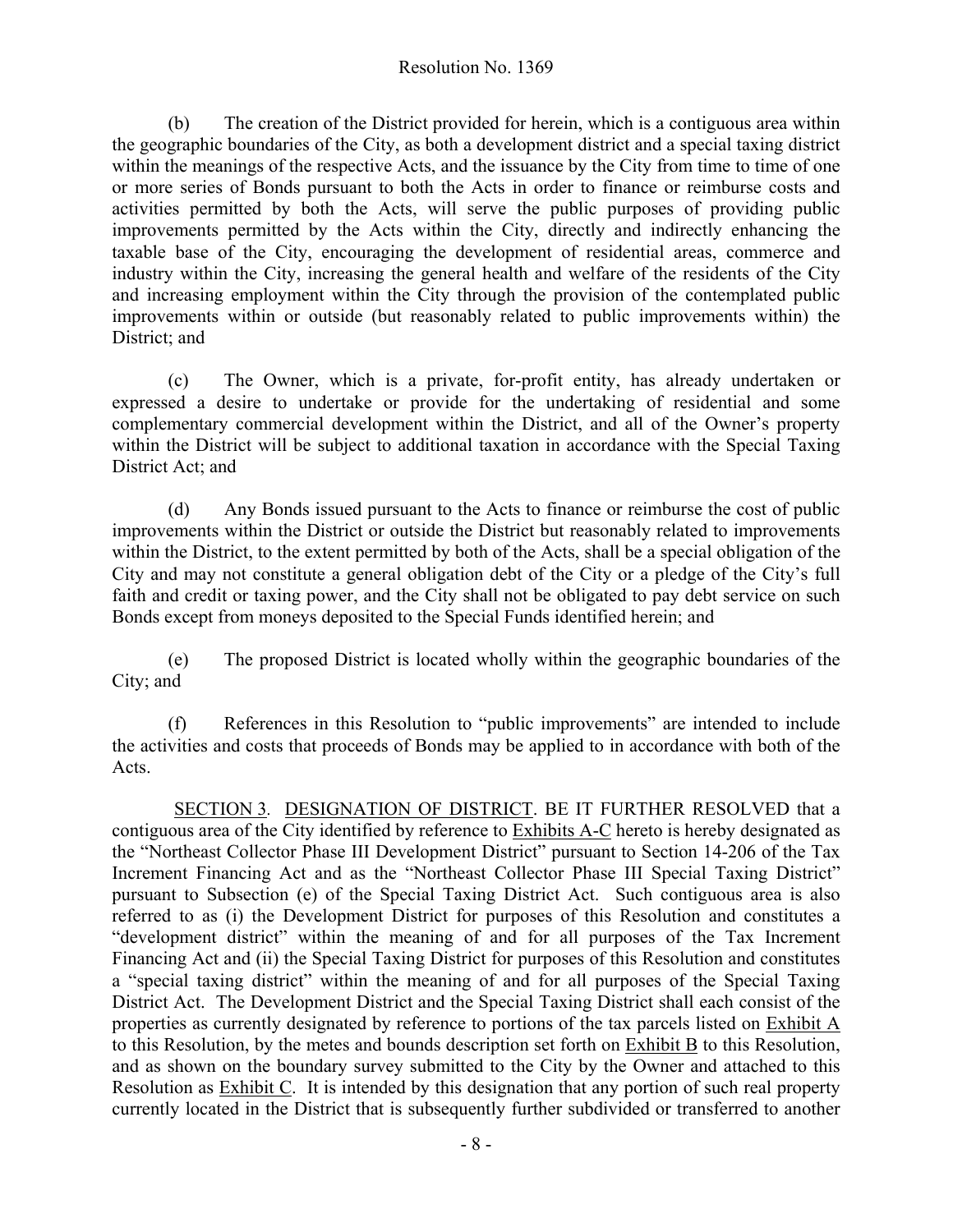party or combined with one or more additional parcels of real property, including parcels located outside the current boundaries of the District, shall continue to be within the Development District and the Special Taxing District and subject to the provisions of the respective Acts, notwithstanding such subdivision, transfer or combining.

SECTION 4. MODIFICATION OF DISTRICT. BE IT FURTHER RESOLVED that this Resolution may be amended by one or more administrative resolutions of the Council of the City (the "Council") approved by the Mayor, following a public hearing after published notice in accordance with the Special Taxing District Act, which resolutions may enlarge or reduce the District. No such resolution shall be effective to reduce the size of the District so long as there are any Bonds or Refunding Bonds outstanding with respect to the District pursuant to the Acts, unless the ordinance with respect to such Bonds or Refunding Bonds permits the City to reduce the area constituting the District or the applicable percentage of the holders of such Bonds or Refunding Bonds specified in the Indenture or a representative on their behalf consents to any such reduction

#### SECTION 5. CREATION AND FUNDING OF TAX INCREMENT FUND. BE IT FURTHER RESOLVED that:

(a) Pursuant to Section 14-207 of the Tax Increment Financing Act, there is hereby created a "special fund" within the meaning of the Tax Increment Financing Act to be designated the "Northeast Collector Phase III Tax Increment Fund" (the "Tax Increment Fund").

(b) The Mayor of the City, the City Administrator or the Director of Finance (or other appropriate officers or employees working under the direction of any such named official), on behalf of the City, following the effective date of this Resolution, but before any Bonds are issued, is each hereby authorized and directed to obtain from the Supervisor of Assessments (i) a certification as to the amount of the Original Assessable Base and (ii) the Assessment Ratio used in determining the Original Assessable Base.

(c) The City hereby pledges that beginning with the Tax Year following the effective date of this Resolution and until the Bonds and any Refunding Bonds have been fully paid and the Indenture has been discharged in accordance with its terms, the property taxes on real property within the Development District shall be divided as follows:

(i) That portion of the taxes which would be produced by the rate at which taxes levied each year by the City or Wicomico County, Maryland (the "County") upon the Original Taxable Value shall be allocated to and when collected paid into the funds of the City and the County, respectively, in the same manner as taxes by or for the City and the County on all other property are paid, respectively; and

(ii) That portion of the taxes representing the levy on the Tax Increment that would normally be paid to the City shall be paid into the Tax Increment Fund to be applied in accordance with the provisions of Section 8 of this Resolution and Section 14- 208 of the Tax Increment Financing Act. This yield shall not be considered as municipal taxes for the purposes of any constant yield tax limitation or State of Maryland or local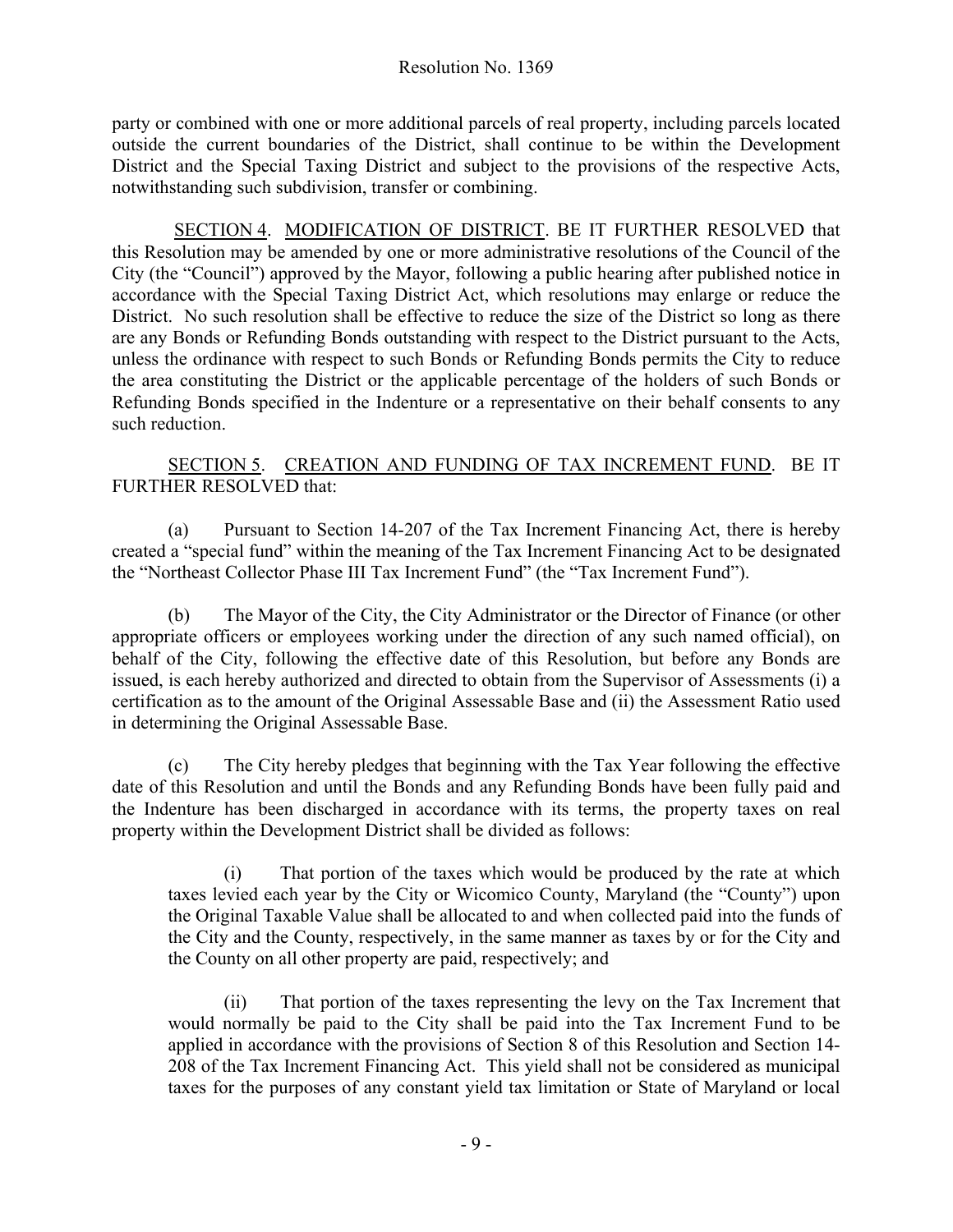restriction. No State of Maryland real property taxes may be paid into the Tax Increment Fund.

(d) Any taxes that could have been allocated to the Tax Increment Fund authorized by Section 14-206(3)(ii) of the Tax Increment Financing Act and subsection (c)(ii) above and that have actually been set aside for that purpose, after July 1, 1980, by the City in its budget may be placed in the Tax Increment Fund.

(e) The Director of Finance of the City or other appropriate fiscal officers are hereby directed and authorized to deposit or cause to be deposited in the Tax Increment Fund all taxes received by the City for any Tax Year commencing after the effective date of this Resolution that represent the levy on the Tax Increment referred to in subsection (c)(ii) above.

(f) The Mayor, the Director of Finance and other appropriate officers and employees of the City, to the extent applicable, are hereby authorized to take all necessary steps in order to establish and manage the Tax Increment Fund to be held by the City. If the Indenture so provides, the Tax Increment Fund may be held and managed in accordance with the provisions of the Indenture.

(g) If, during a time when no Bonds or Refunding Bonds are outstanding with respect to the District, the Assessment Ratio mandated by Maryland law is increased from that which applied in determining the Original Assessable Base, it is the intent and expectation of the City, to the extent permitted by law, that a supplemental resolution will be adopted for the purpose of assuring that additional funds are not deposited in the Tax Increment Fund as a result of the change in Assessment Ratio as compared to the amount of funds that would have been required to be deposited in the Tax Increment Fund if the Assessment Ratio had not been so increased.

### SECTION 6. CREATION AND FUNDING OF SPECIAL TAXES FUND. BE IT FURTHER RESOLVED that:

(a) Pursuant to Subsection  $(e)(1)(ii)$  of the Special Taxing District Act, there is hereby created a "special fund" within the meaning of the Special Taxing District Act to be designated the "Northeast Collector Phase III Special Taxes Fund" (the "Special Taxes Fund").

(b) The taxes derived from the levy of the Special Taxes on real and personal property within the Special Taxing District, once such Special Taxes are levied and collected in accordance with the provisions of the Special Taxing District Act, shall be paid over to the Special Taxes Fund pursuant to Subsection (e)(2) of the Special Taxing District Act and subsection (c) of this Section 6.

(c) Until the Bonds and any Refunding Bonds have been fully paid and the Indenture has been discharged in accordance with its terms, the City hereby pledges that it will pay all amounts collected from the Special Taxes levied under the Special Taxing District Act on real and personal property within the Special Taxing District into the Special Taxes Fund established pursuant to this Section 6. This pledge to pay such Special Taxes derived from the Special Taxing District is intended to be in complete fulfillment of the condition precedent to the issuance of the Bonds and any Refunding Bonds contained in Subsection (e)(2) of the Special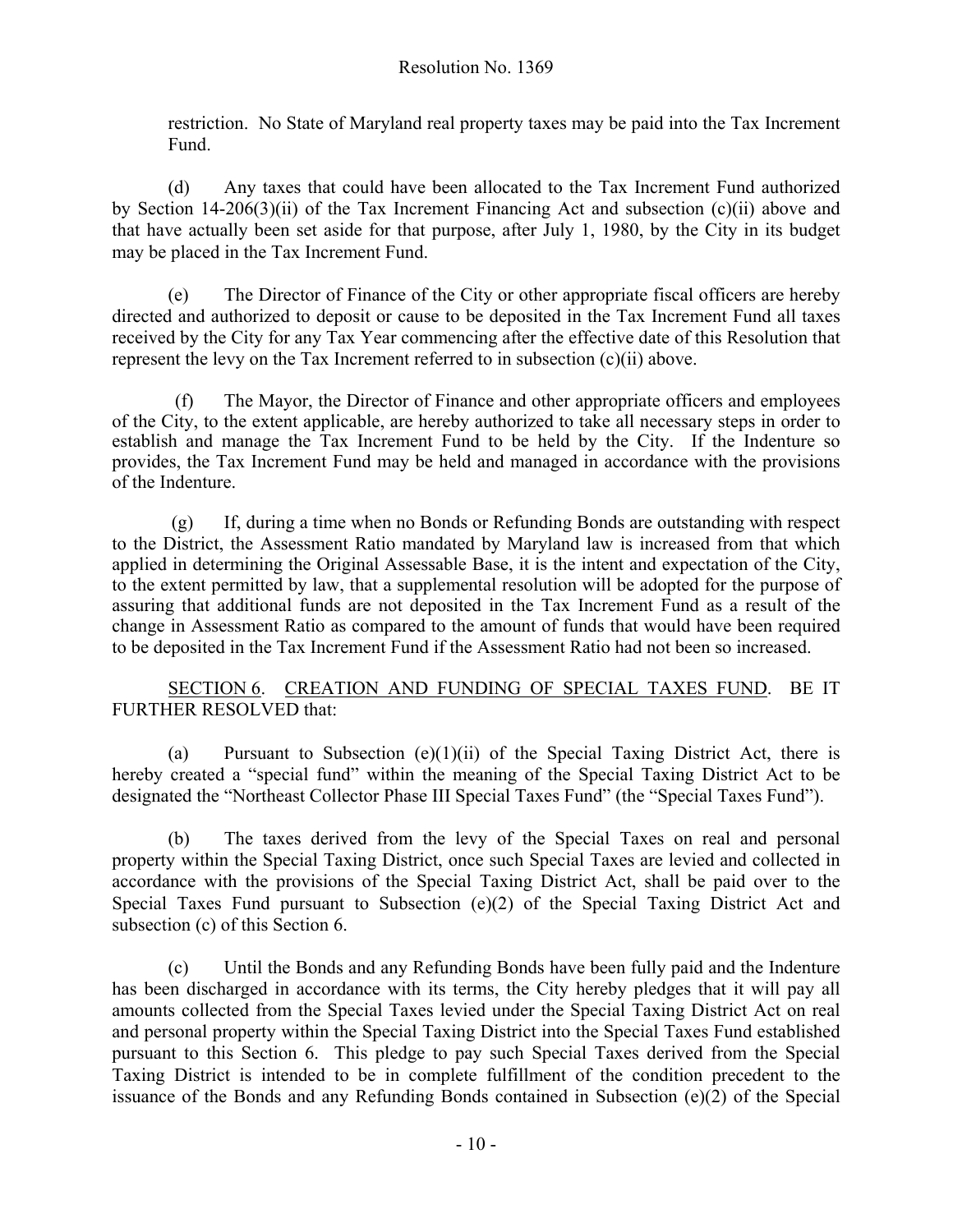Taxing District Act. The pledge to so pay those collected Special Taxes shall be continuous and irrevocable so long as any Bonds or Refunding Bonds are outstanding.

(d) The Director of Finance of the City or other appropriate fiscal officers are hereby directed and authorized to deposit or cause to be deposited in such Special Taxes Fund all Special Taxes received by the City in accordance with the provisions of this Resolution and the Special Taxing District Act.

(e) The Mayor, the Director of Finance and other appropriate officers and employees of the City, to the extent applicable, are hereby authorized to take all necessary steps in order to establish and manage the Special Taxes Fund to be held by the City. If the Indenture so provides, the Special Taxes Fund may be held and managed in accordance with the provisions of the Indenture.

SECTION 7. ISSUANCE OF BONDS. BE IT FURTHER RESOLVED that pursuant to a future ordinance to be enacted by the Council in accordance with the Acts for the purpose of providing funds for the activities related to the District as authorized by the Acts, the City may issue the Bonds from time to time. The ordinance shall specify, in general detail, the proposed undertakings to be financed or reimbursed with the proceeds of the Bonds; the maximum principal amount of the Bonds to be issued; and the maximum rate or rates of interest the Bonds may bear; and shall otherwise conform to the requirements of the Acts.

SECTION 8. USE OF MONEYS IN TAX INCREMENT FUND. BE IT FURTHER RESOLVED that:

(a) If no Bonds or Refunding Bonds are outstanding with respect to the District and the governing body of the City so determines, moneys in the Tax Increment Fund may be:

(i) used for any other purposes described in Section 14-205 of the Tax Increment Financing Act;

(ii) accumulated for payment of debt service on Bonds to be subsequently issued under the Tax Increment Financing Act;

(iii) used to pay or reimburse the City for debt service which the City is obligated to pay or has paid (whether such obligation is a general or limited obligation of the City) on bonds issued by the State of Maryland or any agency, department or political subdivision thereof, the proceeds of which have been used for any of the purposes specified in Section 14-205 of the Tax Increment Financing Act; or

(iv) paid to the City to provide funds to be used for any legal purposes as may be determined by the City.

(b) As long as any Bonds or Refunding Bonds are outstanding with respect to the District and the governing body of the City so determines, moneys in the Tax Increment Fund may be used as provided in subsection (a) of this Section 8 in any fiscal year of the City as determined by the governing body of the City, but only to the extent that: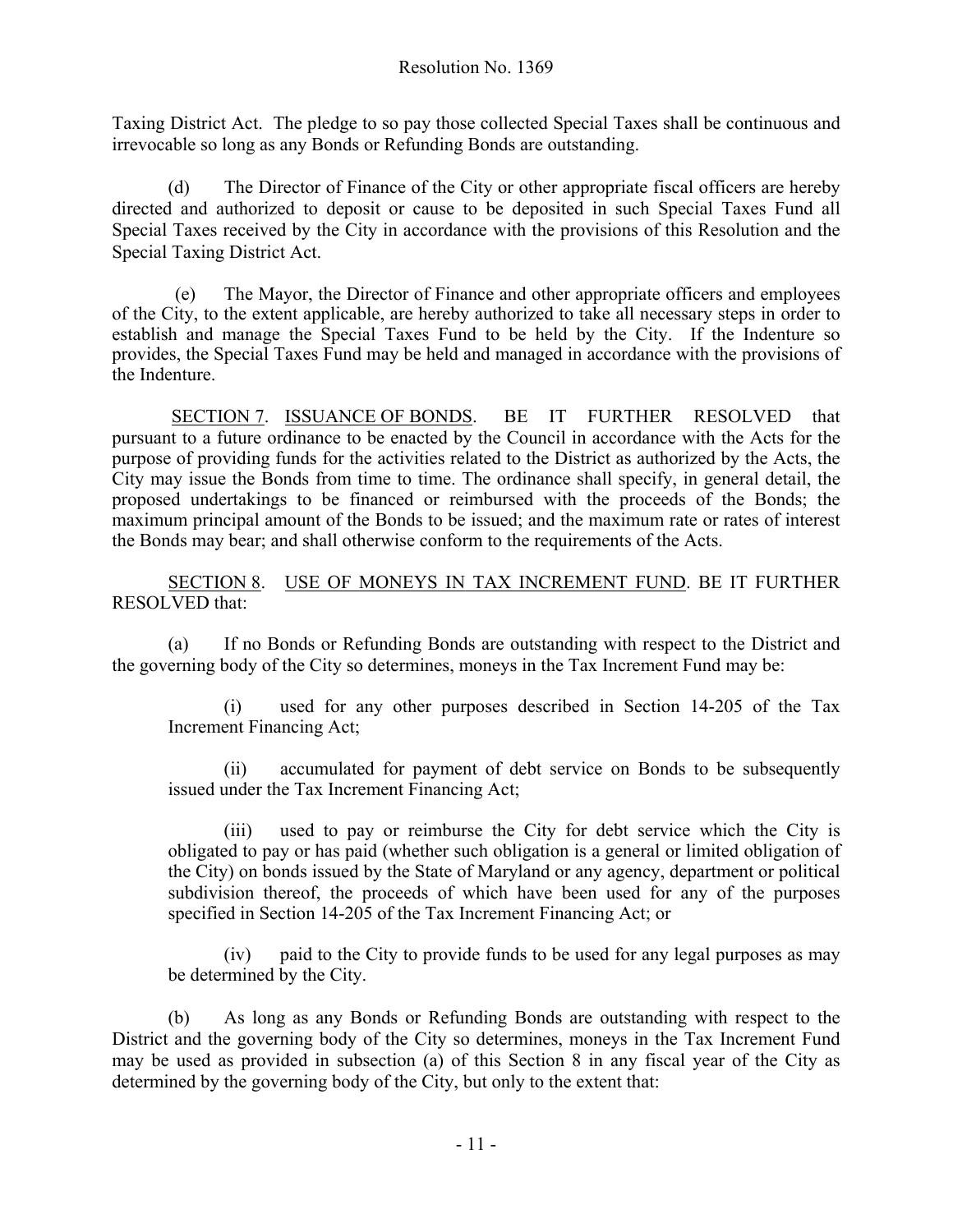(i) the amount in the Tax Increment Fund exceeds the unpaid debt service payable on such Bonds or Refunding Bonds in such fiscal year and is not restricted so as to prohibit the use of such moneys; and

(ii) such use is not prohibited by the ordinance authorizing the issuance of the applicable Bonds or Refunding Bonds or by the Indenture.

SECTION 9. USE OF SPECIAL TAXES FUND. BE IT FURTHER RESOLVED that when no Bonds or Refunding Bonds are outstanding with respect to the District, and the governing body of the City so determines, moneys in the Special Taxes Fund may be paid to the General Fund of the City; otherwise, moneys in the Special Taxes Fund shall be used and applied solely as permitted under the Special Taxing District Act.

SECTION 10. DECLARATION OF OFFICIAL INTENT. BE IT FURTHER RESOLVED that the City reasonably expects to pay costs permitted by both the Acts with respect to the public improvements described in the Recitals to this Resolution prior to the issuance of the Bonds and to use proceeds of the Bonds to reimburse all or a portion of such prior expenditures. The maximum principal amount of the Bonds expected to be issued by the City for the purpose of financing or reimbursing the costs of such public improvements and related costs permitted by the Acts is Six Million Dollars (\$6,000,000.00). The City intends that this Resolution shall constitute a declaration of official intent within the meaning of, and for the purposes set forth in, the Reimbursement Regulations.

SECTION 11. FURTHER AUTHORIZATIONS. BE IT FURTHER RESOLVED that the Mayor, the City Administrator, the Director of Finance and all other appropriate officers and employees of the City are further authorized to do all such acts and things and approve and execute such other documents and certificates as shall be deemed necessary or desirable by them or upon the advice of counsel, to the extent such activities are within the scope of their authority, in order to facilitate the issuance of any Bonds, the development of the District, the use and application of moneys in the Special Funds and the financing or reimbursement of costs of public improvements permitted under the Acts and applicable law, and the transactions contemplated by this Resolution.

SECTION 12. EXHIBITS. BE IT FURTHER RESOLVED that any one or more of the Exhibits referenced in this Resolution may be attached to this Resolution by amendment prior to adoption of this Resolution by the Council.

SECTION 13. SEVERABILITY. BE IT FURTHER RESOLVED that the provisions of this Resolution are severable, and if any provision, sentence, clause or section hereof is held or determined to be illegal, invalid, unconstitutional or inapplicable to any person or circumstances, such illegality, invalidity, unconstitutionality or inapplicability shall not affect or impair any of the remaining provisions, sentences, clauses or sections of this Resolution or their application to other persons or circumstances, and it is hereby declared to be the legislative intent that this Resolution would have passed if such illegal, invalid, unconstitutional or inapplicable provision, sentence, clause or section had not been included herein, and as if the person or circumstances to which this Resolution or any part hereof are inapplicable had been specifically exempted herefrom.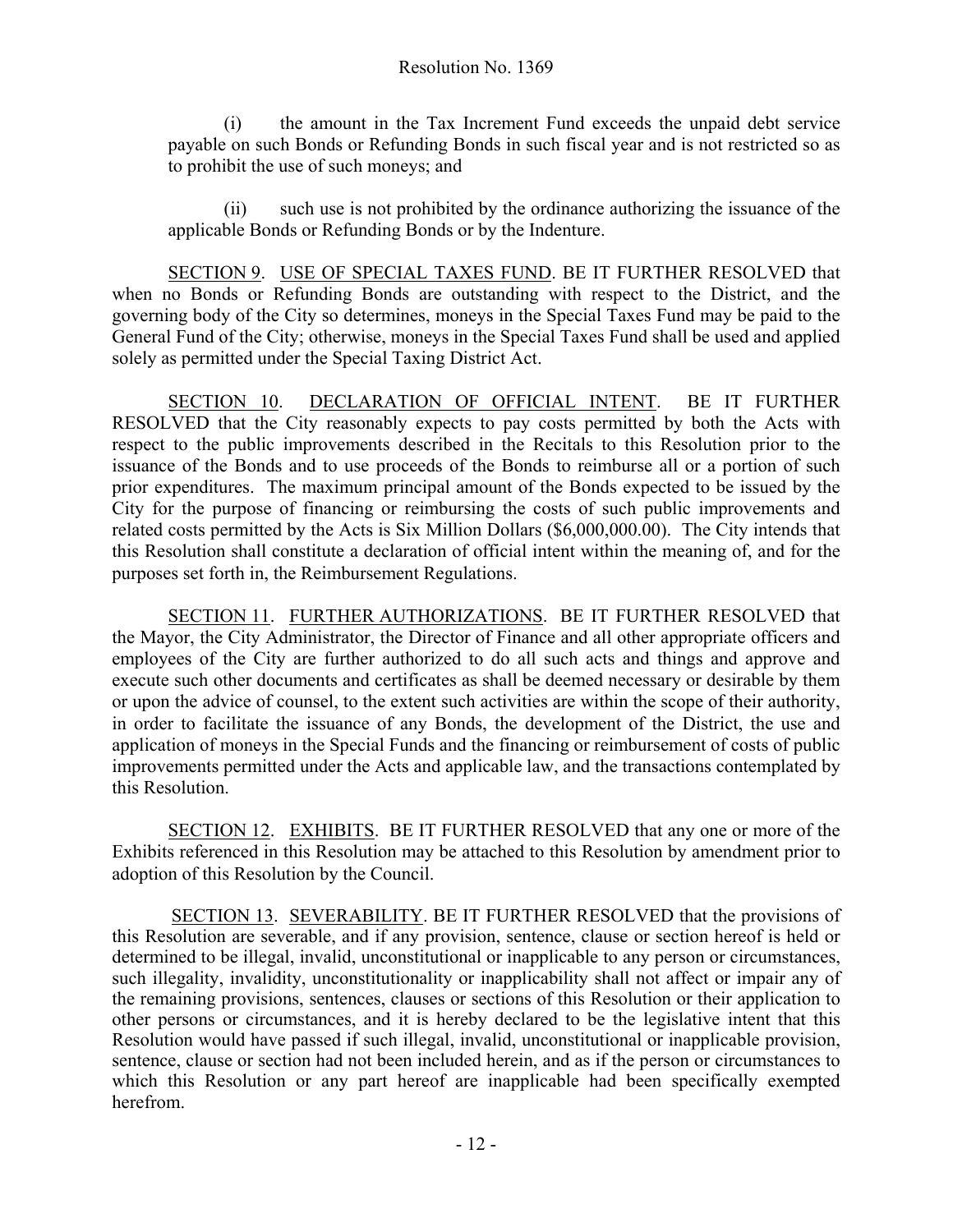SECTION 14. SUNSET DATE. BE IT FURTHER RESOLVED that this Resolution shall become effective upon adoption by the Council and approval by the Mayor. In the event no Bonds are issued pursuant to the Acts to finance or reimburse the costs of public improvements with respect to the District and other costs permitted under the Acts by June 30, 2008, this Resolution shall be automatically revoked without further action by the Mayor and Council and shall be considered terminated, null and void; provided that the Mayor and Council may take such actions as may be necessary in accordance with the Acts to provide for the expenditure or transfer of any moneys then on deposit in the Special Funds subsequent to such date.

SECTION 15. LIBERAL CONSTRUCTION. It is the intention of the Council that the provisions of this Resolution shall be liberally construed in order to effectuate the transactions contemplated hereby and by the Acts.

THIS RESOLUTION was introduced and read at a meeting of the Council of the City of Salisbury held on the day of and  $\frac{1}{2006}$ , 2006, and was read and adopted at a meeting of the Council of the City of Salisbury held on the  $\frac{day}{dx}$  of  $\frac{1}{2006}$ .

ATTEST:

 $\_$  , and the contribution of the contribution of  $\overline{\mathcal{L}}$  , and  $\overline{\mathcal{L}}$  , and  $\overline{\mathcal{L}}$  , and  $\overline{\mathcal{L}}$ Brenda J. Colegrove Michael P. Dunn

CITY CLERK PRESIDENT, City Council

Approved by me this \_\_\_\_\_\_\_\_\_\_\_ day of  $\frac{1}{2006}$ , 2006.

 $\mathcal{L}_\text{max}$  , where  $\mathcal{L}_\text{max}$  and  $\mathcal{L}_\text{max}$  and  $\mathcal{L}_\text{max}$ Barrie P. Tilghman MAYOR, City of Salisbury

#91716;58111.005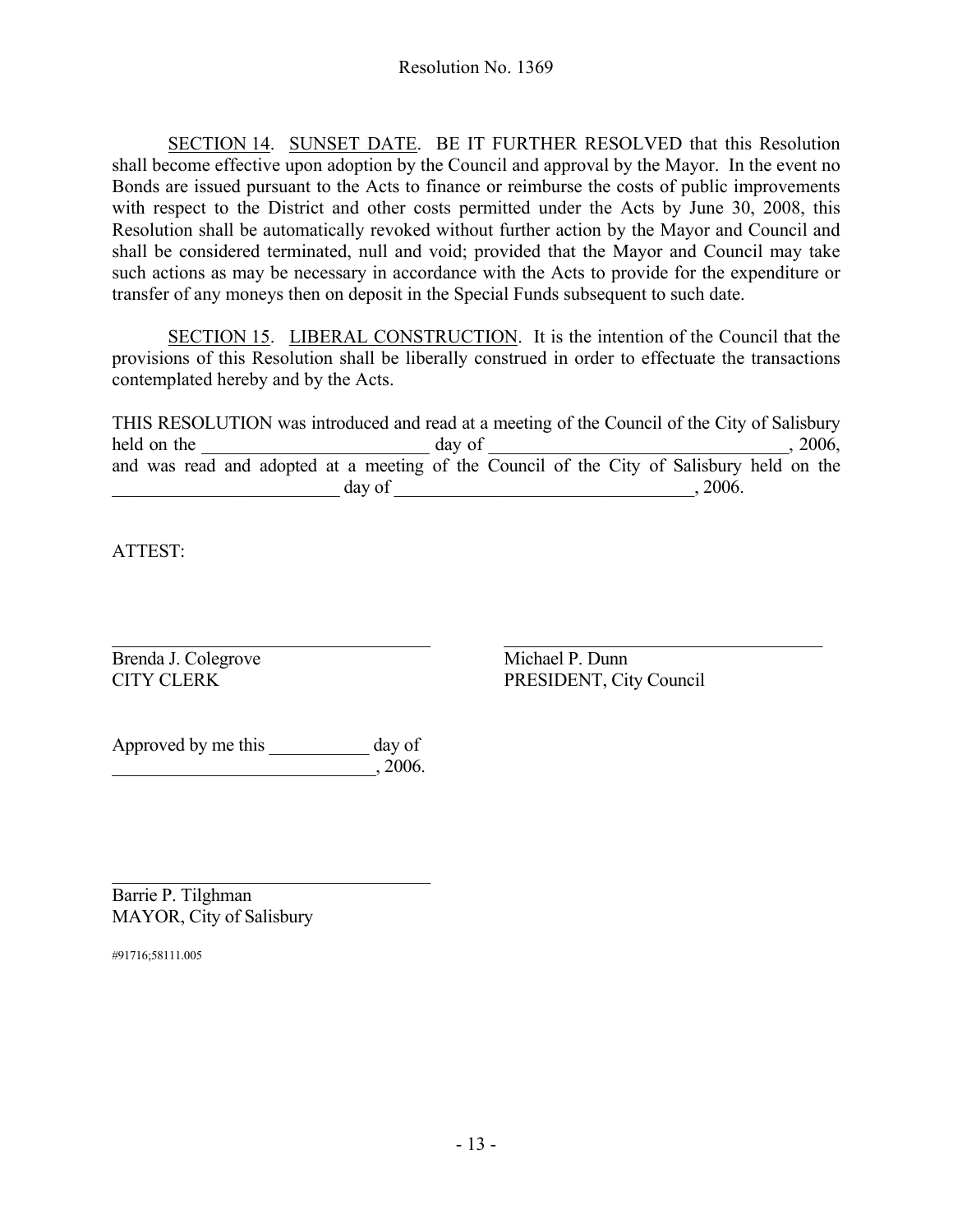#### EXHIBIT A TO RESOLUTION NO. 1369

#### IDENTIFICATION OF PROPERTIES LOCATED IN THE DISTRICT BY TAX PARCEL INFORMATION

| <u>Approx. Acreage</u><br>44.3 acres | Tax Map<br>38 | Grid | Parcel No.<br>219 | Tax Account<br>05-096111 |
|--------------------------------------|---------------|------|-------------------|--------------------------|
|                                      |               |      |                   |                          |

References to Tax Map, Grid, Parcel No. and Tax Account No. identifiers are to records of the City. All parcels are currently zoned PRD—Planned Residential Development.

\* A total of approximately 140.29 acres of land is included in this parcel, but only approximately 115 acres of such total is included within the District. See Exhibits B and C hereto for detailed metes and bounds information regarding the District.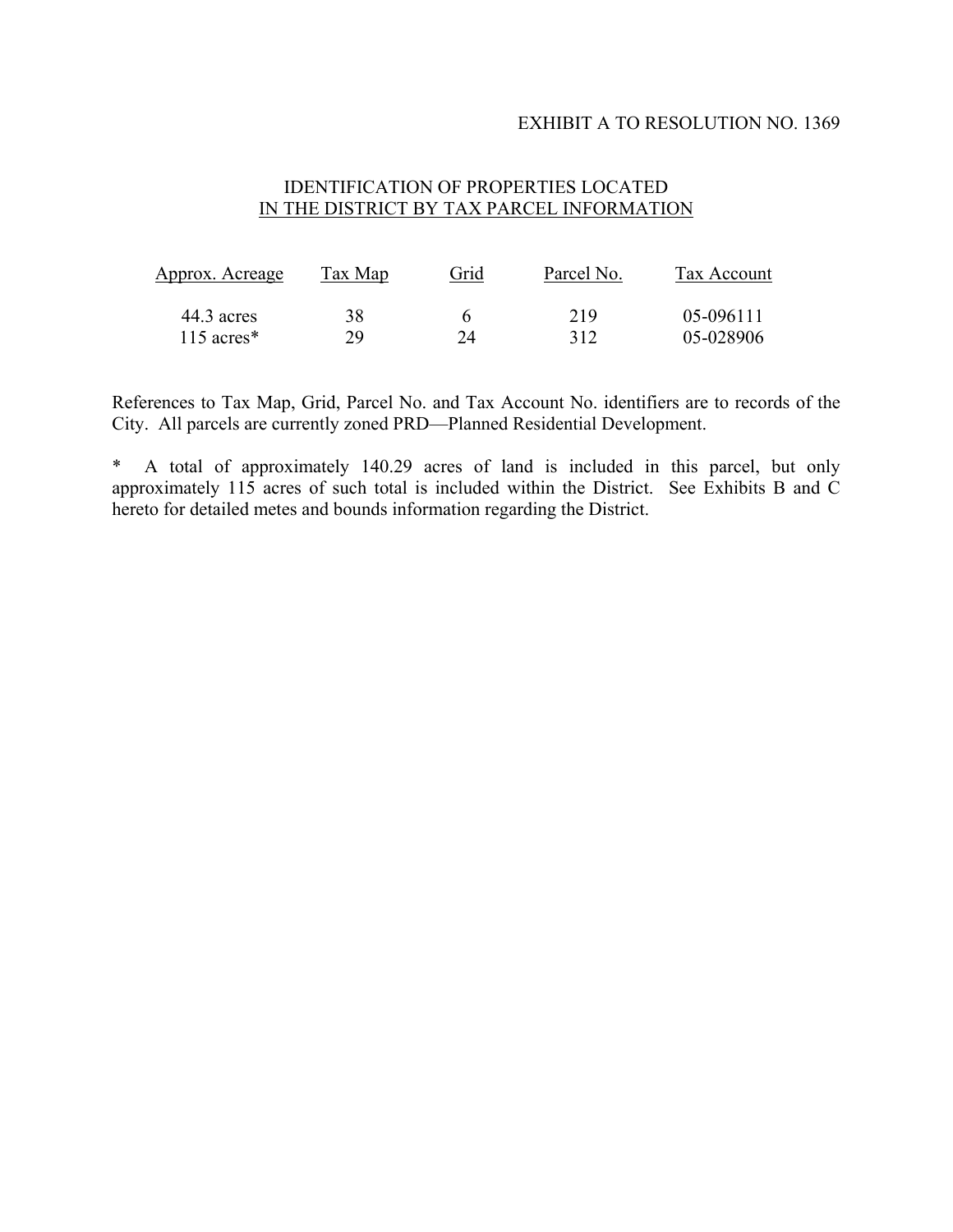# EXHIBIT B TO RESOLUTION NO. 1369

## METES AND BOUNDS DESCRIPTION OF THE DISTRICT

[SEE ATTACHED]